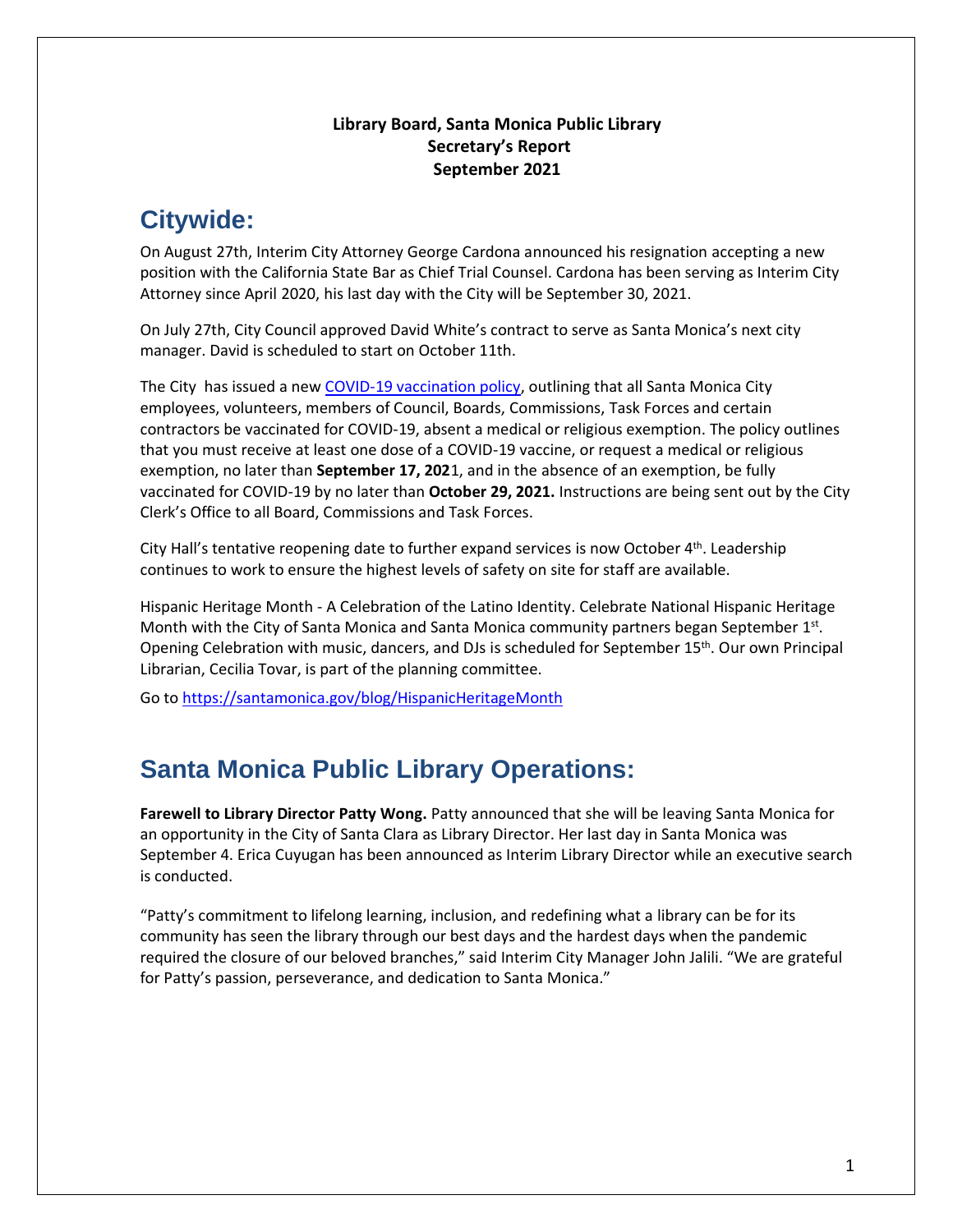**Reimagining the Santa Monica Public Library –** Library leadership continues to move staff forward in its efforts to rebuild the Library following new framework of services that are patron focused. A special all staff meeting was held in August to reintroduce the Library's focus areas and new direction, followed by an opportunity for questions and answers.

**September is Library Card Sign Up Month –** Don't have a card yet? Ask a Librarian. Staff will be celebrating and encouraging sign-ups throughout the month. Show that you have a library card by coming in to take a selfie in our photo booth. Prizes will be given to children and teens when they show proof of library card.

#### **Ocean Park Branch, Open + (self-service) – August 2021**

On July 28<sup>th</sup>, Ocean Park Branch opened its doors for self-service and welcomed 15 visitors. Bibliothecá's Open + extended access has been available two days a week (Wednesdays and Fridays), from 10am-4pm providing the community entry to use collections and technology, without dedicated staff. We have a Library Service Officer and staff member working strictly behind the scenes managing returns, shelving, and circulation reports. Ocean Park fans and new users have shown enthusiasm for the model of access. We have heard things like "You are heroes for doing this" to "I started to cry when I came in the doors. I have not been to a library since February 2019". Staff are continuously working to resolve challenges from utilizing such a new system, overall success rate by patrons for entering the Ocean Park Branch using the Open + access system since inception was 62%.

A month from its opening and Ocean Park Branch has welcomed:

213 visitors

### Collections and Technology

The **Integrated Library System (ILS) migration project** has moved forward. All Library locations closed August 30 through September 1 to allow for testing, staff training and full completion of the migration. It is anticipated that it will take approximately 3-4 months to fine-tune system while staff work on adapting and resolving issues that may arise. The focus will be to customize system to suit patron and staff needs over the next year. An updated mobile app will also be available and accessible later in September.

#### Programming

**Summer Reading** "Reading Colors Your World" wrapped up on August 15. A virtual familyfriendly Insect Discovery Lab was Summer Reading's finale show where children could explore the fantastic lives of beetles, millipedes, tarantulas, walking sticks, whip scorpions, and more with the staff of SaveNature.org. Bug collection jars were made available for pick up.

 $1,089$  total registered (724 Youth, 202 Teens and 163 Adults)

270,030 overall minutes read (reading goal 500K)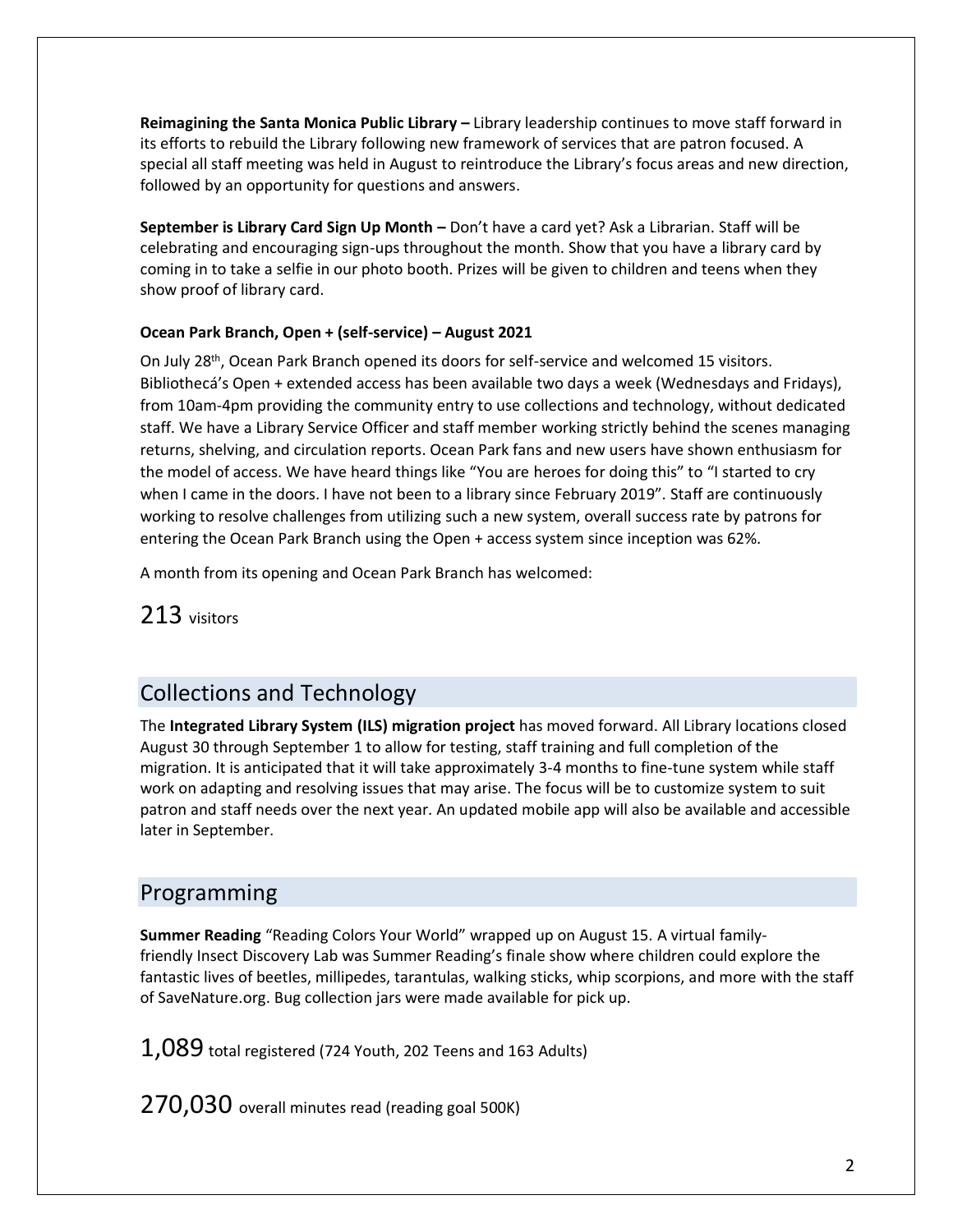**Santa Monica Reads** wrapped its 19th year of program on August 22, one of the longest running in the country. This year's featured selection was [The Pull of the Stars](https://smpl.bibliocommons.com/item/show/791407066) by Emma Donoghue. Two special events and five book discussions were hosted throughout the summer program.

57 Special event virtual attendance - Voices from *COVID's Front Lines: A Healthcare Workers Panel Discussion* and *Author Talk: Emma Donoghue on The Pull of the Stars*

61 Book discussions Virtual attendance

29 Post-Program YouTube Views

100 giveaway copies of book

Statistical Highlights:

- 87% of participants are older adults (50+ years)
- 70% of participants both read the book and participated in programming
- 82% of participants felt more connected to their community, by participating in Santa Monica Reads
- 94% of participants learned something by participating in Santa Monica Reads
- 91% of participants rated their experience excellent or good

**In-person programming** – This month, Youth Services is piloting two in person programs. This will provide an opportunity to implement a covid safe structure and test participant response to restrictions.

- *Pirate Story Time -* Tuesday, September 21 / 11:00 to 11:30 a.m. / Pico Branch Library
- *Watercolor Monsters Art Workshop* Thursday, September 30 / 4:00 to 5:00 p.m. / Main Library / Central Courtyard

**September's Calendar of Events** is now available at

<https://smpl.org/uploadedFiles/SEPTEMBER2021CalendarOfEvents.pdf>

### **Staffing**

The Library is welcoming two Librarian I's in its efforts to restore staffing and provide focused support to youth and families. Funding was approved during the FY2021-2023 Biennial Budget. In addition, two Library Assistant II's positions and an additional Librarian I position are being filled due to a combination of recent vacancies and funding made available.